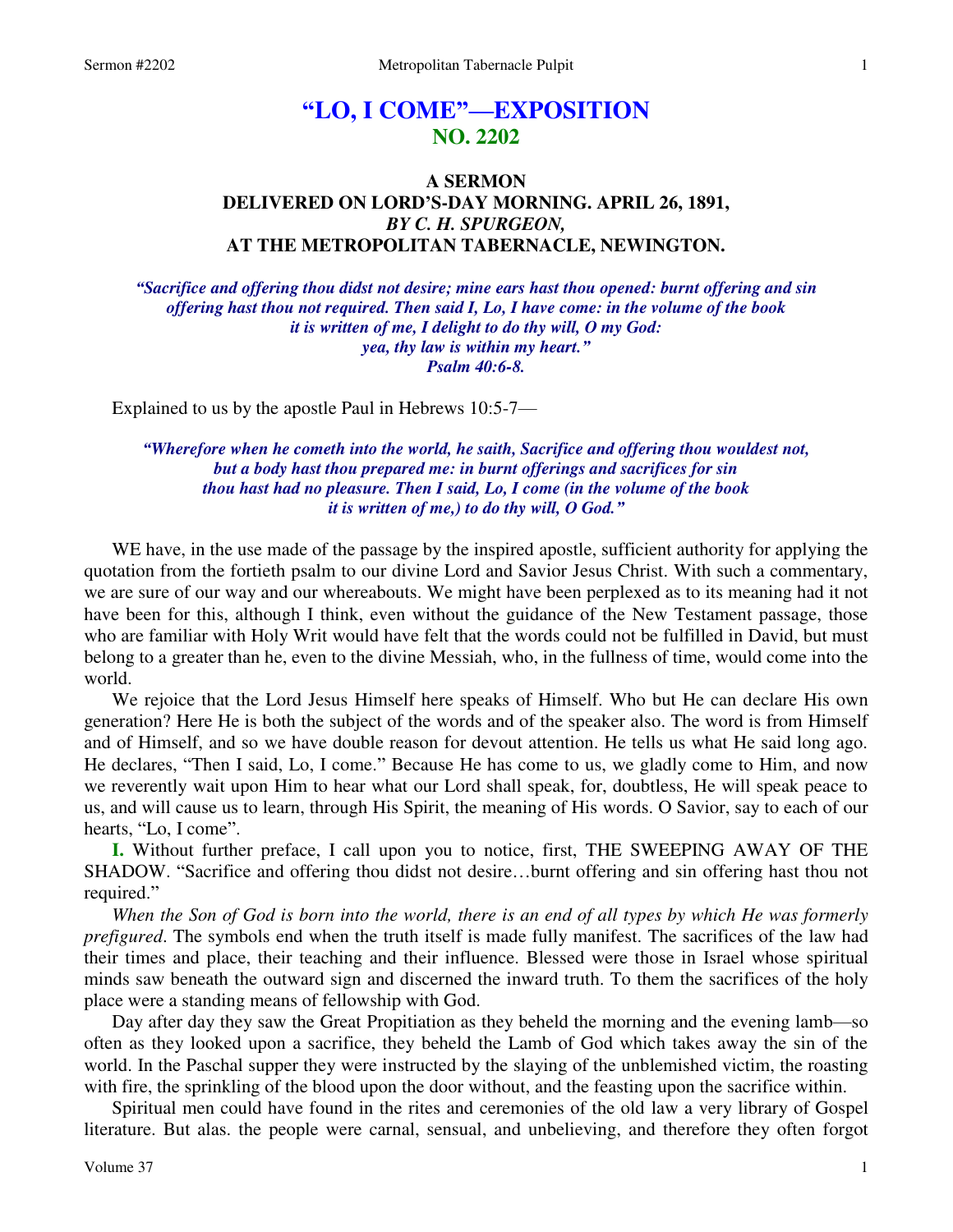even to celebrate the appointed sacrifices. The Passover itself ceased for long periods and when the festivals were maintained, there was no life or reality in them.

 After they had been chastened for their neglect and made to wander in exile because of the wandering of their hearts after their idols, they were restored from captivity and were led to keep the ceremonial law, but they did it as a heartless, meaningless formality, and thus missed all spiritual benefit. With the unlighted candle in their hand they blindly groped in the dark. They slew the sacrifices and presented their peace offerings, but the soul had gone out of the service, and at last their God grew weary of their formal worship and said, "Bring no more vain oblations; incense is an abomination unto me."

 We read, "To what purpose is the multitude of your sacrifices unto me? saith the LORD: I am full of the burnt offerings of rams, and the fat of fed beasts; and I delight not in the blood of bullocks, or of lambs, or of he-goats. When ye come to appear before me, who hath required this at your hand, to tread my courts?" When once the life is gone out of the best symbolism, the Lord abhors the carcass, and even a divinely ordained ritual becomes a species of idolatry. When the heart is gone out of the externals of worship, they are as shells without the kernel. Habitations without living tenants soon become desolations, and so do forms and ceremonies without their spiritual meaning.

 Toward the time of our Lord's coming, the outward worship of Judaism became more and more dead—it was time that it was buried. It had decayed and waxed old and was ready to vanish away, and vanish away it did—for our Lord set aside the first, or old, that He might establish the second, or new. The stars were no longer seen with their twinklings, for the sun had risen.

*The removal of these things was wholesale*. We have four sorts of sacrifice mentioned here, but I need not go into details. Sacrifices in which blood was shed were abolished when the Son of God offered Himself without spot unto God. Bloodless offerings, such as fine flour, and wine, and oil, and sweet cane bought with money, and precious incense—which were tokens of gratitude and consecration—these also were no longer laid upon the altar.

 Both sacrifice and offering were not desired. And burnt offerings, which signified the delight of God in the great Sacrifice, were ended by the Lord's actual acceptance of that Sacrifice itself. Even the sin offering, which was burned without the camp as a thing accursed, altogether ceased. It represented sin laid upon the victim and the victim's being made a curse on that account. It might have seemed always useful as a reminder, for they were always sinning and always needing a sin offering, but even this was not required.

 Nothing of the old ceremonial law was spared. Now we have no ark of the covenant, with its shekinah light between the wings of the cherubim. Now we have no brazen laver, no table of showbread, no brazen altar, and no sacred veil—the holy of holies itself is gone. Tabernacle and temple are both removed. "Neither in this mountain, nor yet at Jerusalem, shall men worship the Father." But the time is come when "they that worship him must worship him in spirit and in truth."

 A clean sweep has been made of all the ancient rites, from circumcision up to the garment with its fringe of blue. These were for the childhood of the church, the pictures of her first schoolbooks. But we are no longer minors and we have grace given us to read with opened eyes that everlasting classic of "the glory of God in the face of Jesus Christ." Now has the brightness of the former dispensation been quite eclipsed by the glory which excels.

 As these outward things vanish, they go away with God's mark of non-esteem upon them—*they are such things as He did not desire*. "Sacrifice and offering thou didst not desire." The Lord God had no desire for matters so trivial and unsatisfactory. They were good for the people, to instruct them, if they had been willing to learn, but they fulfilled no desire of the heart of God. He says, "Will I eat the flesh of bulls, or drink the blood of goats?" By the prophet Micah, He asks, "Will the LORD be pleased with thousands of rams, or with ten thousands of rivers of oil."

 These furnish no delight for the great Spirit and give no pleasure to the thrice holy JEHOVAH. The formal worshipper supposed that his offerings were, in and of themselves, pleasing to God and therefore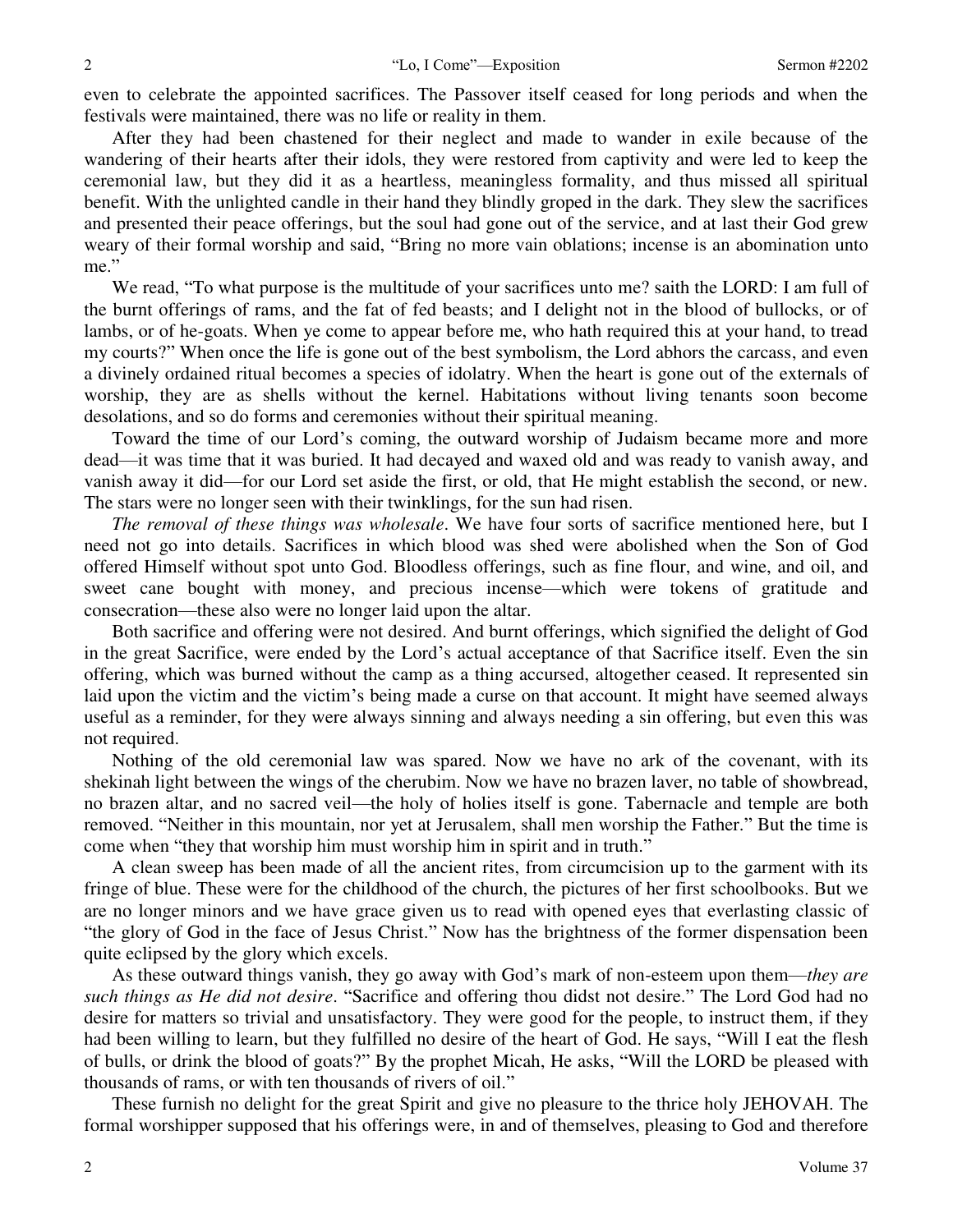brought his "burnt offerings, with calves of a year old." So far as they believingly understood the meaning of a sacrifice and presented it in faith, their offerings were acceptable, but in themselves considered, these were far from being what the Lord desired.

 He that fills heaven and earth says, "I will not reprove thee for thy sacrifices or thy burnt offerings, to have been continually before me. I will take no bullock out of thy house, nor he-goats out of thy folds. For every beast of the forest is mine, and the cattle upon a thousand hills. I know all the fowls of the mountains: and the wild beasts of the field are mine. If I were hungry, I would not tell thee: for the world is mine, and the fullness thereof." The spiritual, the infinite, the almighty JEHOVAH could not desire merely outward ritual, however it might appear glorious to men. The sweetest music is not for His ear, nor the most splendid robes of priests for His eye. He desired something infinitely more precious than these, and He puts them away with this note of dissatisfaction.

 And more, these sacrifices passed away with the mark upon them that *they were not what God required*. "Burnt offering and sin offering hast thou not required." What did God require of man? Obedience. He said by Samuel, "To obey is better than sacrifice, and to hearken than the fat of rams." He says in another place, "He hath showed thee, O man, what is good; and what doth the LORD require of thee, but to do justly, and to love mercy, and to walk humbly with thy God?" The requirement of the law was love to God and love to men.

This has always been God's great requirement. He seeks spiritual worship, obedient thought, holy living, grateful praise, devout prayer—these are the requirements of the Creator and Benefactor of men. Ritualistic matters were so far required as they might minister to the good of the people, and while they stood they could not neglect them without loss. But they were not the grand requirement of a just and holy God, and therefore men might fulfill these without stint or omission, and yet God would not have of them what He required.

"Yea," He asks, "who hath required this at your hand, to tread my courts?" To see His law magnified, His justice vindicated, His sovereignty acknowledged, and His holiness imitated, is more to His mind. Absolute conformity to the standard of moral and spiritual rectitude which He has set up is His demand, and He can be content with nothing less. These things are not found in sacrifice and offering, neither do they always go therewith, and therefore the outward sacrifice was not what God required.

*They were so to be put away as never to be followed by the same kind of things*. Shadows are not replaced by other shadows. The ceremonials of Aaron are not to be followed by another set of carnal ordinances. There are some who seem to think that they are to be so. Instead of Aaron, whom God ordained, we have a so-called priesthood among us at this day, claiming an apostolic succession, which is impossible if they are priests, since no apostle was a priest.

 Instead of rites which God has ordained, we have rites of man's invention. The blessed ordinances of our Lord Jesus Christ, such as baptism and the Lord's Supper, have been prostituted from their instructive and memorial intent into a kind of witchcraft, so that by what is called baptism children are said to be born again, and made members of Christ and children of God. While in the second, or what they call Holy Communion the sacrifice of Christ is profanely said to be repeated or continued, even in the unbloody sacrifice of the mass.

 Ah, friends. Our Lord did not put away that grand, magnificent system of Mosaic rites to introduce the masquerade in which Rome delights, which certain Anglicans would set up among us. No, no, we have done with the symbolic system and have now but the two outward ordinances of baptism and the Lord's Supper, which are meant only for believers who know what it is to be buried with Christ and to feed on Him.

 You have no right to bring in your own forms and ceremonies, and place them in the church of Christ. Beyond what God has ordained, we may not dare to go—and even in those things we may not rest as though there were anything in them of their own operation, apart from their sacred teaching. These are instructive to you if you have a mind to be instructed, and if you know the truths which they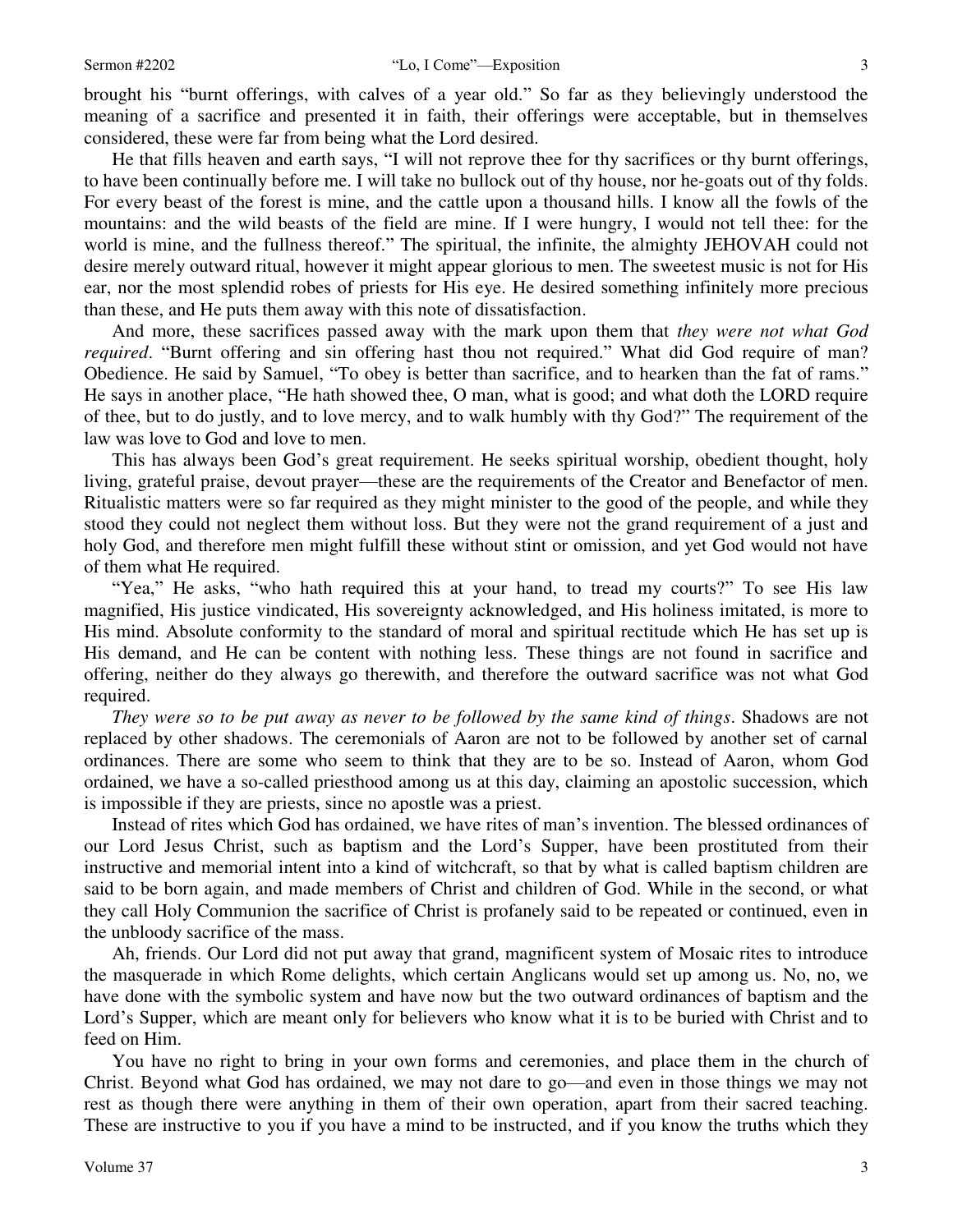set forth. But do not imagine that men have come under another kind of ceremonialism, another system of ritual and rubric, for it is not so. The rites appropriate to priests are abolished with the Aaronic priesthood and can never be restored—"He taketh away the first, that he may establish the second." When He comes into the world, these carnal ordinances must go out of the world. Sacrifice and offering, burnt offering and sin offering, and all other patterns of heavenly things, are swept away when the heavenly things themselves appear.

**II.** Thus much upon the shadows being swept away. And now, secondly, let us view THE REVELATION OF THE SUBSTANCE.

 We find the Son of God Himself appearing. We read here and we hear Him say—"Mine ears hast thou opened." The Lord Himself comes, even He who is all that these things foreshadowed.

*When He comes, He has a prepared ear*. The margin has it, "Mine ears hast thou digged." Our ears often need digging, for they are blocked up by sin. The passage to the heart seems to be sealed in the case of fallen man. But when the Savior came, His ear was not as ours, but were attentive to the divine voice. He says, "He wakeneth mine ear to hear as they that are taught. The LORD God hath opened mine ear, and I was not rebellious." Our Lord was quick of understanding in the fear of the Lord. He knew what the will of the Lord was and He could say, "I do always the thing that pleases him." As man, He had a divine instinct of holiness, which made Him to know and love the Father's will, and caused Him always to translate that will into His own life.

 You see he came with an opened ear, and some think that we have here an allusion to the boring of the ear in the case of the servant who had a right to liberty, but refused to quit his servitude, because he loved his master and wished to remain with him forever. It is not certain that there is any such reference, but it is certain that our Lord was bound forever to the service which He had undertaken for His Father, and that He would not go back from it. He pledged Himself to redeem us and He set His face like a flint to do it. He loved His Father and He loved His chosen so much that He vowed to execute the Father's work, even to what I might call, "the bitter end," if I did not know that it was a sweet and blessed end to Him. His ear was prepared for His service.

 But *our Lord came also with a prepared body.* Hence, the apostle Paul, when He quoted this passage, probably taking the words from the Septuagint translation, writes, "A body hast thou prepared me." You will wonder how, in one passage, it should speak of the ear and the next should speak of the body, and yet there is small difference in the sense. We do not think of an ear without a body—that would be a sorry business. The reading in the Hebrews is involved in the text as it stands in the psalm. If the ear is there, a body is there—you cannot even dream of an ear hearing if separate from the rest of the body.

 The apostle gives us the sense of the text rather than the words and at the same time, dealing as He was with Jews by whom the Septuagint was prized, He quoted from the version which they would be sure to acknowledge—and very properly and wisely so—because that version was perfectly accurate as to the meaning of the Hebrew. Anyway, he was inspired to read it—"A body hast thou prepared me." There was fashioned by the Holy Ghost, in the womb of the blessed Virgin, a body fit to embody the Son of God. Wrought mysteriously, by means into which we must not inquire—for what God has veiled must remain covered—that body was suited to set forth the great mystery, "God manifest in the flesh."

 The whole body of Christ was prepared for Him and for His great work. To begin with, it was a sinless body, without taint of original sin, else God could not have dwelt therein. It was a body made highly vital and sensitive, probably far beyond what ours are, for sin has a blunting and hardening effect even upon flesh, and His flesh, though it was in the "likeness of sinful flesh," was not sinful flesh, but flesh which yielded prompt obedience to His spirit, even as His whole human nature was obedient unto death, even the death of the cross.

 His body was capable of great endurance, so as to know the griefs and agonies and unspeakable sorrows of a delicate, holy, and tender kind which it was necessary for Him to bear. "A body hast thou prepared me." In the fullness of time He cometh into that body, which was admirably adapted to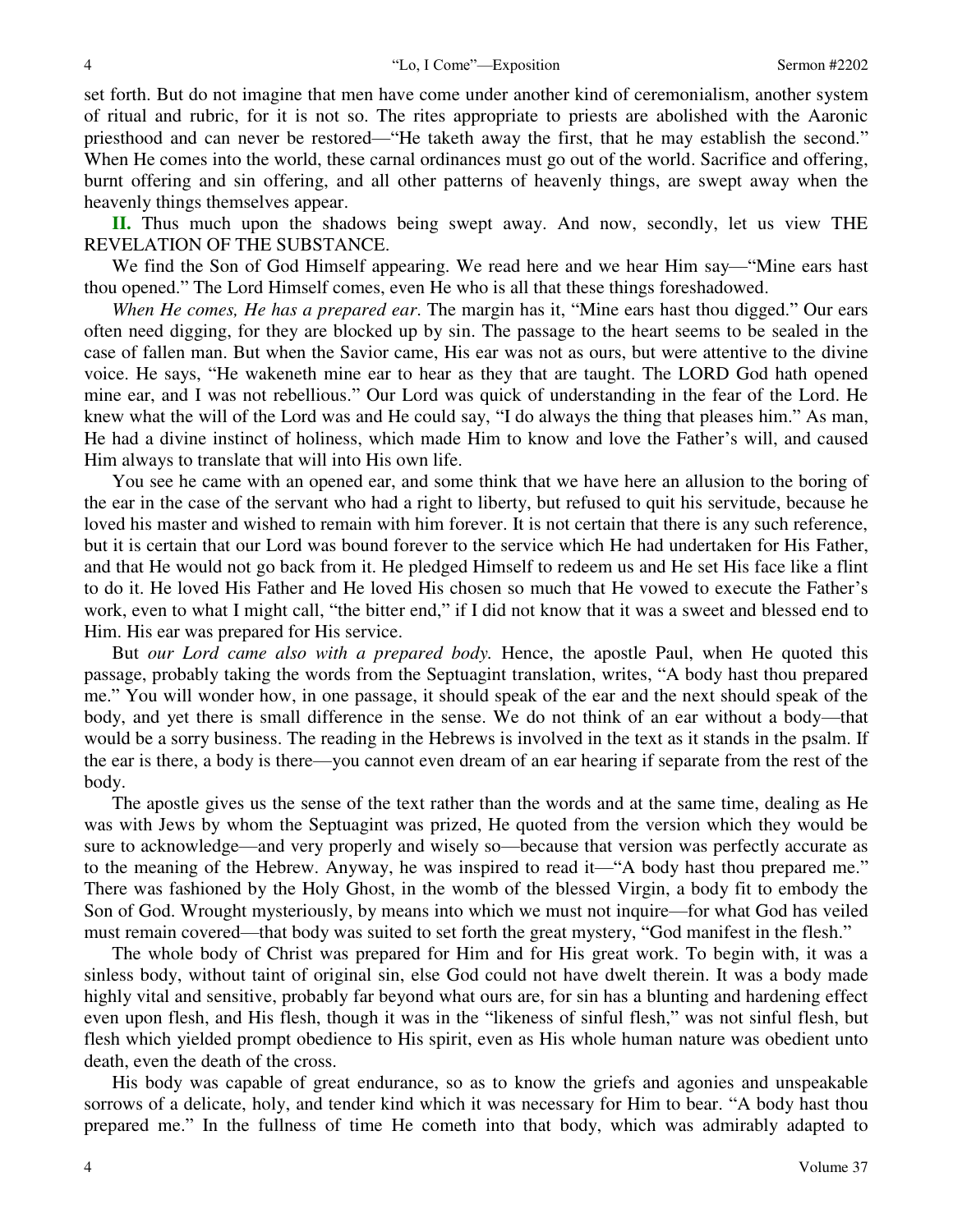enshrine the Godhead. Wondrous mystery, that the infant of Bethlehem should be linked with the Infinite. And that the weary man by the shores of Galilee should be very God of very God, revealed in a body prepared for Him! "A body hast thou prepared me"—He had a prepared ear and a prepared body.

*He who assumed that body was existent before that body was prepared*. He says, "A body hast thou prepared me. Lo, I come." He from old eternity dwelt with God—the Word was in the beginning with God, and the Word was God. We could not any one of us have said that a body was prepared for us and therefore we would come to it, for we had had no existence before our bodies were fashioned. From everlasting to everlasting our Lord is God and He comes out of eternity into time—the Father bringing Him into the world. He was before all worlds and was before he came into the world to dwell in His prepared body.

 Beloved, *the human nature of Christ was taken on Him in order that He might be able to do for us that which God desired and required*. God desired to see an obedient man, a man who would keep His law to the fullest—and He sees Him in Christ. God desired to see one who would vindicate the eternal justice and show that sin is no trifle. And behold our Lord, the eternal Son of God, entering into that prepared body, was ready to do all this mighty work, by rendering to the law a full recompense for our dishonor of it!

 An absolutely perfect righteousness He renders unto God—as the second Adam, He presents it for all whom He represents. He bows His head, a victim beneath JEHOVAH's sword, that the truth, justice, and honor of God might suffer no detriment. His body was prepared to this end. Incarnation is a means to atonement. Only a man could vindicate the law and therefore the Son of God became a man. This is a wonderful being, this God in our nature. "Emmanuel" is a glorious word. Surely, for the incarnation and the atonement the world was made from the first.

 Was this the reason why the morning stars sang together when they saw the cornerstone of the world, because they had an inkling that here God would be manifest as nowhere else beside, and the Creator would be wedded to the creature? That God might be manifested in the Christ, it may even be that sin was permitted. Assuredly, there could have been no sacrifice on Calvary if there had not first of all been sin in Eden. The whole scheme, the whole of God's decrees and acts, worked up to an atoning Savior.

 Of the pyramid of creation and of providence, Christ is the apex—He is the flower of all that God has made. His divine nature in strange union with humanity constitutes a peerless personage, such as never was before, and can never be again. God in our nature one Being, and yet wearing two natures, is altogether unique. He says, "A body hast thou prepared me. Lo, I come." Think of this—it is a truth fitter for meditation than for sermonizing. The Lord give us to know it well by faith!

**III.** But now, thirdly, I call your attention to THE DECLARATION OF THE CHRIST made in the text—"Sacrifice and offering thou didst not desire. Then said I, Lo, I come."

 Observe *when* He says this. *It is in the time of failure*. All the sacrifices had failed. The candle flickered and was dying out, and then the great light arose, even the eternal light, and like a trumpet the words rung out, "Lo, I come." All this has been of no avail; now I come. It is in the time of failure that Christ always appears. The last of man is the first of God, and when we have come to the end of all our power and hope, then the eternal power and Godhead appears with its, "Lo, I come."

 When our Lord comes, *it is with the view of filling up the vacuum* which had now been sorrowfully seen. God does not desire these things. God does not require these things, but He does desire and He does require something better, and lo, the Christ has come to bring that something. That awful gap which was seen in human hope when Moses had passed away, and the Aaronic priesthood and all the ordinances of it were gone, Christ was born to fill. It looked as if the light of ages had been quenched, and God's glorious revelation had been forever withdrawn. And then, in the dark hour, Jesus cries, "Lo, I come." He fills the blank abyss. He gives to man in reality what he had lost in the shadow.

*When He appears, it is as the personal Lord*. Lay the stress upon the pronoun, "Lo, *I* come." The infinite *Ego* appears. "Lo, I come." No mere man could talk thus, and be sane. No servant or prophet of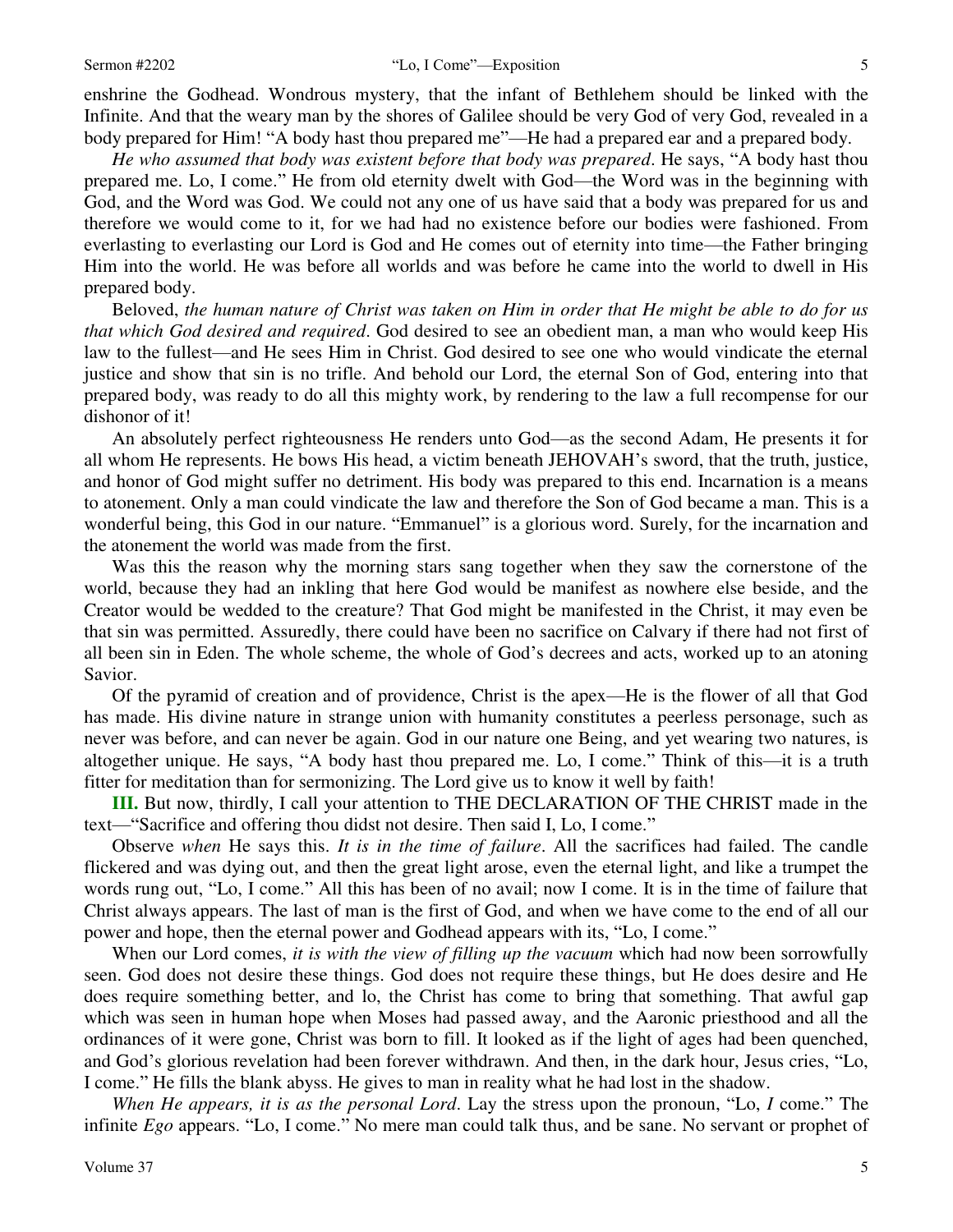God would ever say, "Lo, I come." Saintly men talk not so. God's prophets and apostles have a modest sense of their true position—they never magnify themselves, though they magnify their office. It is for God to say, "Lo, I come." He who says it takes the body prepared for Him and comes in His own proper personality as the I AM. "In him dwelleth all the fullness of the Godhead bodily."

 He comes forth from the ivory palaces to inhabit the tents of manhood. He takes upon Himself the body prepared for Him of the Lord God and He stands forth in His matchless personality ready to do the will of God. "It pleased the Father that in him should all fullness dwell." Everything is stored up in His blessed person and we are complete in Him.

*Observe the joyful avowal that He makes*—"Lo, I come." This is no dirge. I think I hear a silver trumpet ring out—"Lo, I come." Here is a joyful alacrity and intense eagerness. The coming of the Savior was to Him a thing of exceeding willingness. "For the joy that was set before him, he endured the cross, despising the shame."

*He comes with a word calling attention to it,* for He is not ashamed to be made partaker of our flesh. "Lo," says He, "I come. Behold, behold, I come." This is no clandestine union. He bids heaven behold Him come into our nature. Earth is bidden to gaze upon it. O you sinners, listen to this inviting, "Lo!" Others have cried to you, "Lo, here! and, Lo, there." But Jesus looks on you and cries, "Lo, I come." Look hither—turn all your thoughts this way and behold your God in your nature ready to save you.

 Verily, the incarnate God is a subject meet for the loftiest thoughts of sages and for the lowliest thoughts of children. Blessed are the children of grace who can sit at the feet of the incarnate God and look up, forgetting all the wisdom of the Greeks and all the sign-seeking of the Jews in the satisfaction which they find in Jesus.

 I think, too, *I hear in this declaration of the coming One a note of finality*. He takes away the sacrifice from Aaron's altar, but He says, "Lo, I come." There is the end of it. "Lo, I come." Is there anything after this? Can anything supersede this—"Lo, I come"? "Lo, I come" has been the perpetual music of the ages. Read it, "Lo, I am come"—for it is in the present tense and how sweet the sound! Christ is come and joy with Him.

 Read it as well in the future, if you will, "Lo, I come," for He comes "the second time without sin unto salvation"—here is our chief hope! "Lo, I come." He Himself is the last word of God. "In the beginning was the Word" and so He was God's first word. But He is the end as well as the beginning— God's last word to man—Christ is God's ultimatum. Look for no new revelation—"Lo, I am come," shines on forever. Do not ask, "Art thou he that should come, or do we look for another?" He has come. Look for no other.

 Behold, he cometh to give what God desires, what God requires—what would you more? Let Him be all your salvation and all your desire. Let Him be "the desire of all nations." He is the fulfillment of all the requirements of the human race as well as the full amount of what God requires.

**IV.** Next, I beg you to note THE REFERENCE TO PRECEDING WRITINGS.

 He says, "Lo, I come: in the volume of the book it is written of me." If I preached from the passage in the epistle to the Hebrews, I might fairly declare that in *the whole volume of Holy Scripture* much is written of our Lord and prescribed for Him as Messiah. The page of inspiration is fragrant with the name of Jesus. He is the top line of the entire volume and in the Greek word I see a half allusion to this. He is the headline of contents to every chapter of Scripture. He is of all Scripture the Sum. "In the beginning was the Word." Everything speaks of Him. The Pentateuch and the books of the prophets, and the Psalms, and the Gospels, and the epistles all speak of Him. "In the volume of the book it is written of me."

 Preaching as I am from the Psalms, I cannot take so long a range. I must look back and find what was written in David's day and within *the Pentateuch certainly.* And where do I find it written concerning His coming? The Pentateuch drips with prophecies of Christ as a honeycomb overflowing with its honey. Chiefly is He to be found in the head and front of the book—as early as the opening chapters of the book of Genesis, when Adam and Eve had sinned and we were lost—behold, He is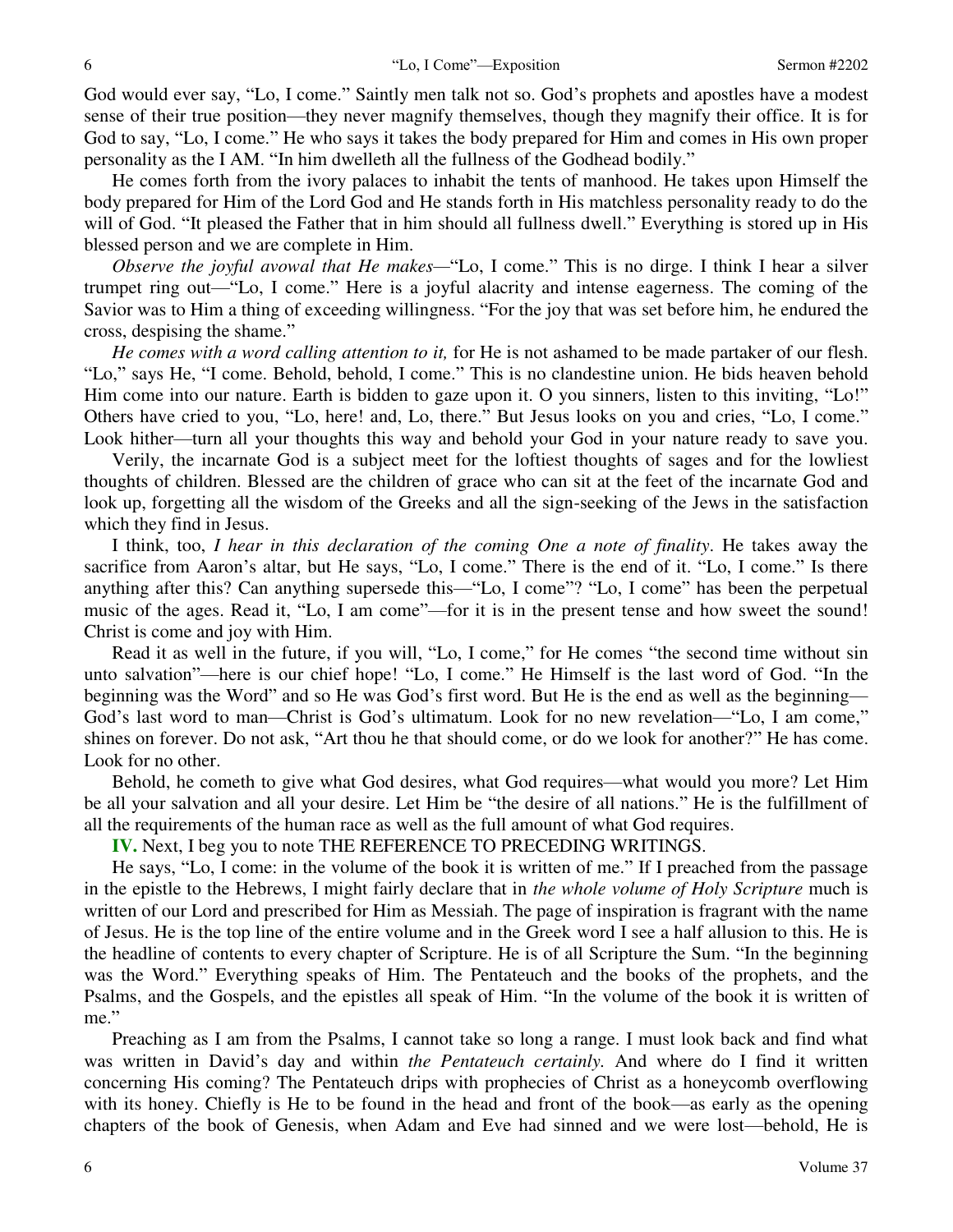spoken of in the volume of the book in these terms, "The seed of the woman shall bruise the serpent's head." So early was it written that the Redeemer would be born in our nature to vanquish our foe.

 But I confess I do not feel shut out from another interpretation. I conceive that our Lord here refers to another book, *the book of the divine purpose*s, the volume of the eternal covenant. There was a time before all time, when there was no day but the Ancient of Days, when all that existed was the Lord, who is all in all. Then the sacred Three entered into covenant, in mutual agreement, for a sublime end. Man sinning, the Son of God shall be the Surety. Christ shall bear the result of man's offense. He shall vindicate the law of God and make JEHOVAH's name more glorious than ever it has been. The second person of the divine Unity was pledged to come and take up the nature of men, and so become the firstborn among many brethren to lift up a fallen race, and to save a number that no man can number, elect of God the Father, and given to the Son to be His heritage, His portion, His bride.

 Then did the Well-Beloved strike hands with the eternal God and enter into covenant engagements on our behalf—"In the volume of the book it is written." That sealed book, upon whose secrets no angel's eye has looked, a book written by the finger of God long before He wrote the book of the law upon tables of stone, that book of God may be spoken of in the psalm, "And in thy book all my members were written, which in continuance were fashioned, when as yet there was none of them."

 Our Lord came to carry out all His suretyship engagements—His work is the exact fulfillment of His engagements recorded in the eternal covenant, "ordered in all things and sure." He acts out every mysterious line and syllable, even to the full. Then He said, "A body hast thou prepared me. Lo, I come: in the volume of the book it is written of me." It is ever a pleasing study to see our Lord, both in the written Word, and in the eternal covenant of grace.

**V.** I must close with the fifth point, THE DELIGHT OF HIM THAT COMES. He said, "Lo, I come."

 As I have already told you, there is wonderful delight in that exclamation—"Lo, I come." But lest we should mistake our Lord, He adds, "I delight to do thy will, O my God: yea, thy law is within my heart." There can be no denial of His joy in His service.

 Note well that *He cometh in compete subservience to His Father, God*. "I delight to do"—what? "Thy will." His own will was absorbed in the divine will. His pleasure it was to say, "Not as I will, but as thou wilt." It was His meat and His drink to do the will of Him that sent Him and to finish His work. Though He was Lord and God, He became a lowly servant for our sakes. Though high as the highest, He stooped low as the lowest. The King of kings was the servant of servants, that He might save His people. He took upon Him the form of a servant, girded Himself and stood obediently at His Father's call.

*He had a prospective delight as to His work*. Before he came, He delighted in the thought of His incarnation. The Supreme Wisdom says, "My delights were with the sons of men." Happy in His Father's courts, He yet looked forward to an access of happiness in becoming man. "Can that be?" says one. Could the Son of God be happier than He was? As God, He was infinitely blessed, but He knew nothing by experience of the life of man, and into that sphere He desired to enter.

 To the Godhead there can be no enlargement, for it is infinite, but still, there can be an addition—our Lord was to add the nature of man to that of God. He would live as man, suffer as man, and triumph as man, and yet remain God. And to this He looked forward with a strange delight, inexplicable except upon the knowledge of the great love He bore to us. He had given His heart so entirely to His dear bride, whom He saw in the glass of predestination, that for her He would endure all things—

> *"Yea, saith the Lord, for her I'll go Through all the depths of care and woe, And on the cross will even dare The bitter pangs of death to bear."*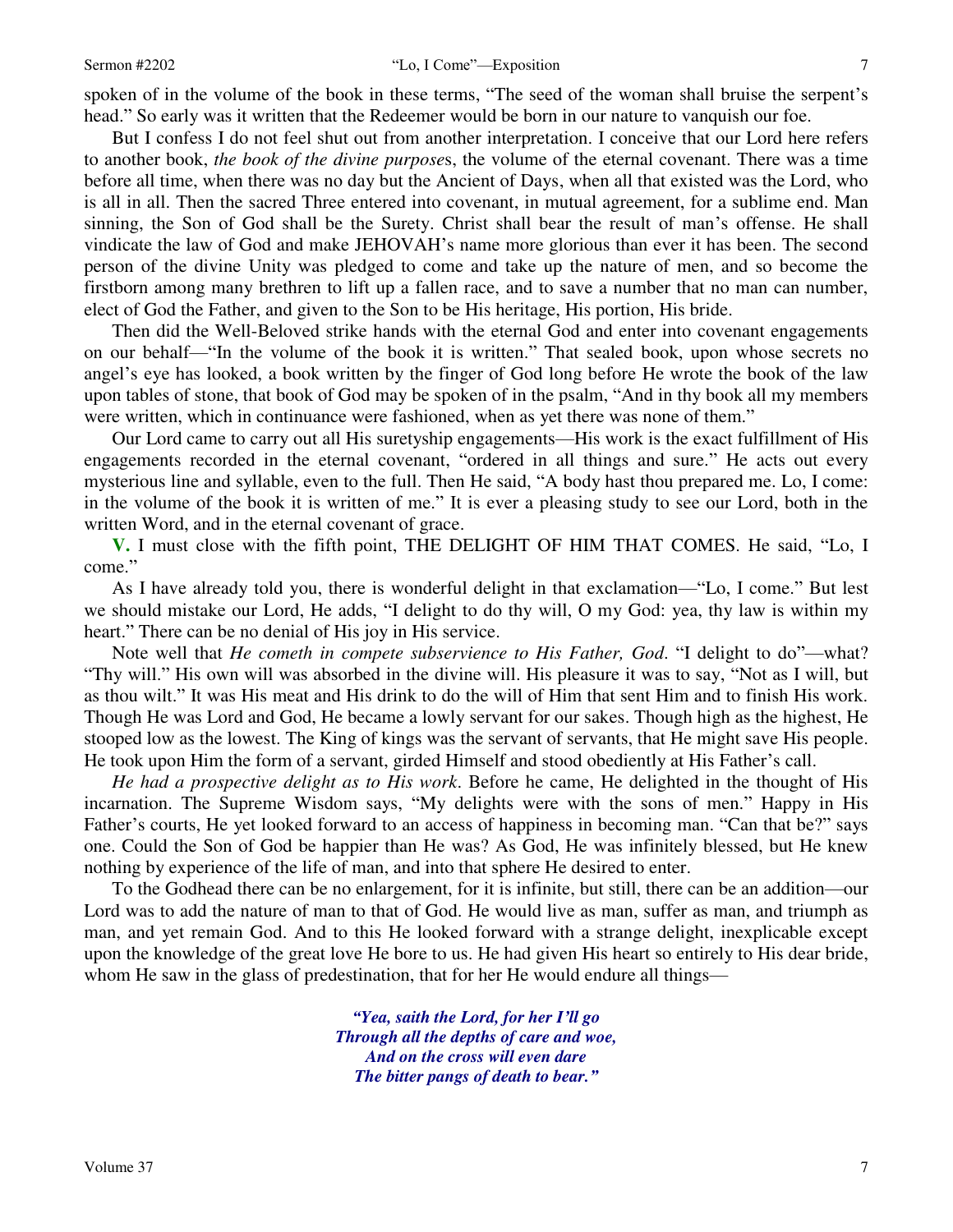It was wondrous love. Our Lord's love surpasses all language and even thought. I am talking prodigies and miracles at every word I utter. It was delightful to our Lord to come hither.

"What did He delight in?" asks one. Evidently He delighted in God's *law*. "Thy law is within my heart." He resolved that the beauties of the law of the Lord should be displayed by being embodied in His own life and that its claims should be vindicated by His own death. To achieve this, He delighted to come and keep it and honor it by an obedience both active and passive.

 He delighted in God's *will* also and that is somewhat more, for law is the expression of will and this may be altered. But the will of the great King never changes. Our Lord delighted to carry out all the purposes and desires of the Most High God. He so delighted in the will of God that he came to do it, and to bear it, "by the which will we are sanctified through the offering of the body of Jesus Christ once for all."

 He delighted also in *God*. He took an intense delight in glorifying the Father. He came to reveal the Father and make Him to be beloved of men. He did all things to please God. Moreover, He took a delight in *us*, and here, though the object of His love is less, the love, itself, is heightened by the conspicuous condescension.

 The Lord Jesus took a deep delight in His people, whose names were written on His heart, and graven on the palms of His hands. His heart was fixed on their redemption and therefore He would present Himself as a sacrifice on their behalf. The people whom the Father gave Him from before the foundation of the world lay on His very soul—for them He had a baptism to be baptized with, and He was straitened till it was accomplished. He gave Himself no rest till He had left both joy and rest to ransom His own.

 May I go a step further and say that *He had an actual delight in His coming among men*? "I delight to do thy will, O my God"—not merely to think of doing it. When our Lord was here, He was the most blessed of men. Do you start? Do you remind me that He was "a man of sorrows"? I grant you that none was more afflicted, but I still stand to it, that within Him dwelt a joy of the highest order. To Him it was joy to be in sorrow, and honor to be put to shame.

 Do you think that lightens our estimate of His self-denial and unselfishness? No, it adds weight to it. Some people fancy that there is no credit in doing a thing unless you are miserable in doing it. Nay, brethren, that is the very reverse. Obedience which is unwillingly offered and causes no joy in the soul is not acceptable. We must serve God with our heart, or we do not serve Him. Obedience rendered without delight in rendering it is only half obedience.

 You shall say what you will about the greatness of my Lord's agonies. You shall never go too far in your estimate of His unfathomable griefs, but going with you to the full in it all, I shall take liberty still to say that He had within Himself a fountain of joy which enabled Him to endure the cross and even to despise the shame. Blessed among men was He, even when He was made a curse for us. With delight He gave Himself for us and made a cheerful surrender of Himself, that He might be the ransom for many. The text is express upon that fact.

 And all this because *our Lord came with such intense heartiness*. He says, "Yea, thy law is within my heart." Our Lord is most thorough in all that He does. His work is never slovenly, nor in a halfhearted way. He does not even sit on the well and talk to a poor woman, but what His heart is there. He does not go into a fisherman's hut, but what His heart is there, and He heals the sick one. He does not sit down to supper with His followers, but what His heart is there and He reveals His love.

 I wish we were always at home when the Lord calls for us! Sometimes we are all abroad and our heart is away from the service of our Father—but He loved the Lord with all His heart, and mind, and strength. For us He gave His whole being, rejoicing to redeem us. He was always intense. Whether He preached or practiced, Jesus was all there and always there. Hence His delight, for what a man does with his heart he delights to do. These two sentences are melodious of joy to my ear. "I delight to do thy will, O my God: yea, thy law is within my heart."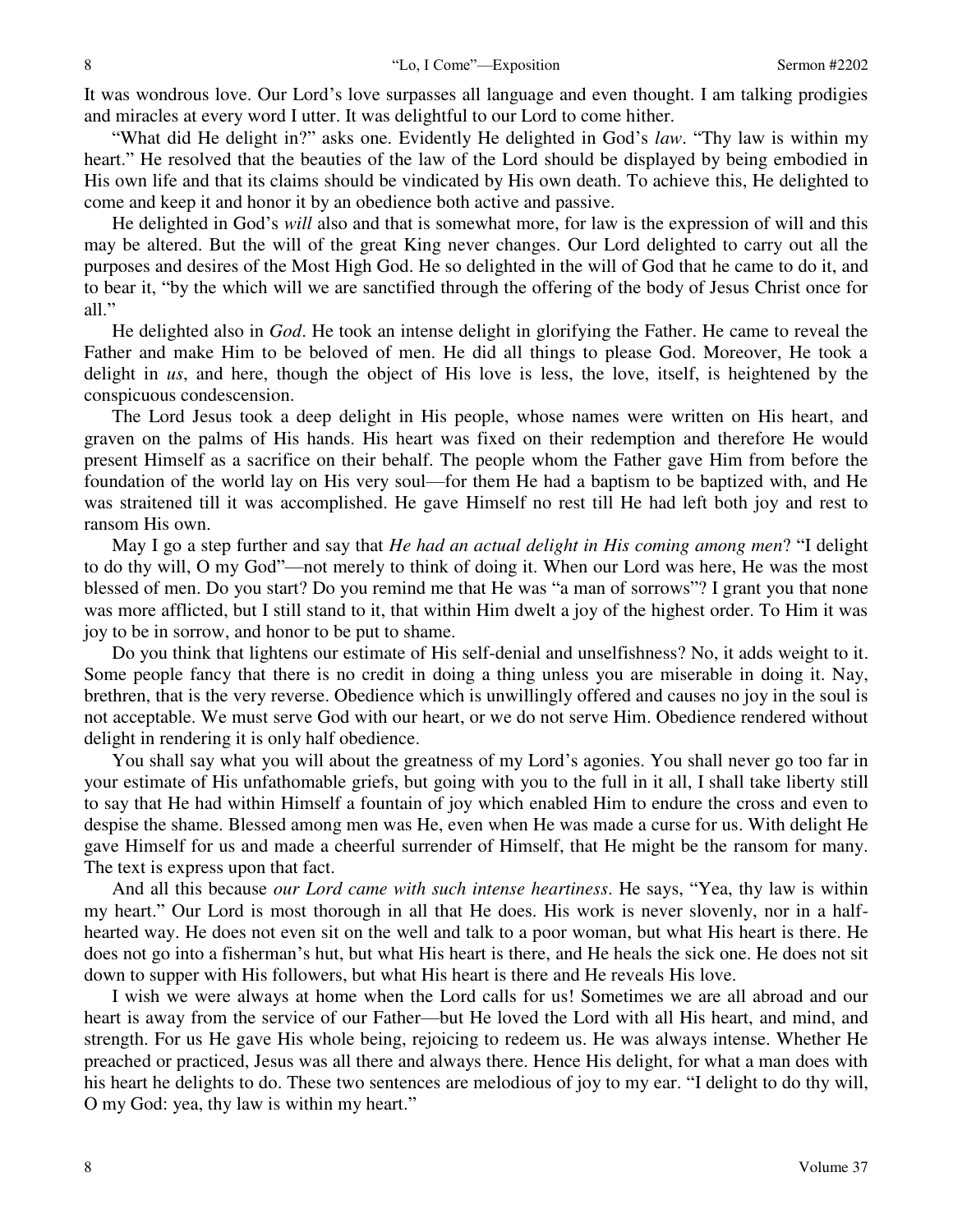Hear this one other word. It is all done now. Jesus has fulfilled the Father's will in the salvation in the midst of His ransomed ones. And shall I tell you, need I tell you, what must be the delight, *the heavenly joy of our Lord, now that the work is finished*? He is now the focus, the center, the source of bliss. What must be His own delight? We often say of the angels that they rejoice over one sinner that repents. I doubt not that they do, but the Bible does not say so. The Bible says, "There is joy in the presence of the angels of God over one sinner that repenteth." What means the presence of the angels? Why, that the angels see the joy of Christ when sinners repent.

 Hear them say to one another, "Behold the Father's face! How He rejoices! Gaze on the countenance of the Son! What a heaven of delight shines in those eyes of His! Jesus wept for these sinners, but now He rejoices over them. How resplendent are the nail-prints today, for the redeemed of the Lord's death are believing and repenting! That blessed countenance which is always as a sun, shines in the fullness of its strength now that He sees of the travail of His soul." He who suffered feels a joy unsearchable,

> *"The first-born sons of light Desire in vain its depths to see: They cannot read the mystery— The length, the breadth, the height."*

Oh, the joy of triumphant love! The joy of the crucified, whose prepared body is the body of His glory as once it was the body of His humiliation! In that manhood He still rejoices and delights to do the will of the Father.

 My time has fled and yet I am expected to say something about missions. What shall I say? My brothers, sisters, all of you, do you know anything about the truths I have spoken? Then go and tell the heathen that the Lord is come. Here is a message worth the telling. Mary Magdalene and the other Marys hasten to tell the disciples that the Lord had risen—will you not go and tell them that He has come down to save? "Lo, I come," says He.

 Will you not take up His words and go to the people who have never heard of Him and say, "Lo, He has come"? Tell the Ethiopians, the Chinese, the Hindus, and all the islands of the sea, that God has come here to save men and has taken a prepared body, that He might give to God all He required and all that He desired, that sinful men might be accepted in the Beloved, with whom God the Father is well pleased.

 Go, and take to the heathen this sacred Book. "In the volume of the book it is written of Him." Do not begin to doubt the Book yourself. Why should you send missionaries to teach them about a book in which you do not yourself believe? Tell the nations that, "In the volume of the book it is written of him." Believe this Book and spread it. Help Bible Societies and all such efforts. And aid Missionary Societies which carry the Book and proclaim the Savior. The men of the Book of God are the men of God such as the world needs. Bid such men go and open the Book of God and teach the nations its blessed news.

 Go, dear friends, and assure the heathen that there is happiness in obedience to God. So the Savior found it. He delighted in God's will, even to the death, and they will also know delight, as in their measures they bow before the authority of the Word and the will of the one living and true God, the God of Abraham, of Isaac, and of Jacob. JEHOVAH, the I AM, must be worshipped, for beside Him there is none else. Give glory unto God, whom our Lord Jesus has come to glorify. Amen.

## **PORTION OF SCRIPTURE READ BEFORE SERMON—PSALM 40**

## **HYMNS FROM "OUR OWN HYMN BOOK"—383, 271, 229**